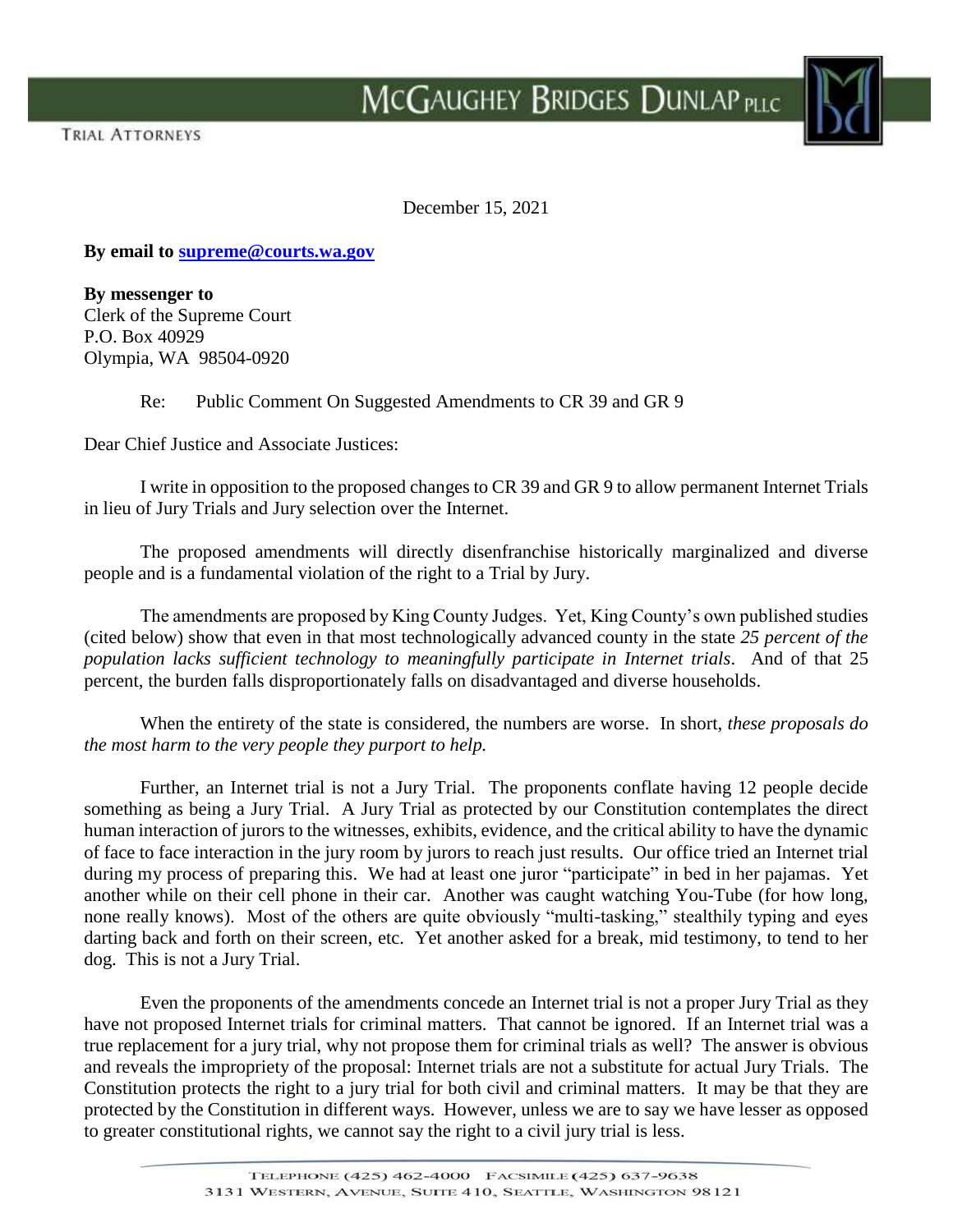$\overline{a}$ 

The proponents cannot have it both ways. *If we would not tolerate an Internet trial to resolve even a Class C misdemeanor of stealing a shopping cart, we cannot tolerate one for the resolution of no less (and often more) meaningful civil disputes.*

Some courts have taken to Internet trials because of Covid restrictions. That is well and good. Internet trials now are a lesser of evils: it is perhaps better to have an Internet trial than none at all. However, what a person does or tolerates in a time of emergency should not dictate what we do once the emergency has passed.

Consideration of the origin of the proposed amendment cannot be ignored: King County Superior Court. That court is already the State's most restrictive in terms of personal appearances at all levels of its court. It requires no speculation to foresee King County will use such a rule to deny a Jury Trial in all but complex civil matters. De novo MAR cases will never have a Jury Trial. Indeed it is not hard to see how a Civil Rule making internet trials discretionary will *increase* the Courts' case load as parties will be deterred from filing for Mandatory Arbitration lest they be branded a low value case in the event of a de novo. Passage of this will likely *increase* the burden on the trial courts.

Where a person lives or what Judge they are assigned to should not dictate whether they are giving a Jury Trial. Passage of these rules will do that.

Also, there will be no time savings. Internet trials will not allow more cases to be tried: Trials are trials, testimony is testimony, and deliberations are deliberations. They will still take as long as they take.<sup>1</sup> If anything, from our office's experience we have seen that they take longer due to technology and the simple fact the parties are not all in the same room with the judge to deal with things as they arise.

If parties want to waive a Jury Trial in favor of an Internet trial, that is arguably no different than parties waiving the right to any Jury Trial as we have long recognized. However, compelling that is not appropriate.

Finally, the rule is not workable are written. It will lead to a patch work of procedures, result in less community/juror participation, and will further institutionalize economic disparities and access already present in the system.

<sup>&</sup>lt;sup>1</sup> And if Internet trials are shorter, one should give close consideration why. Are juries taking less time to deliberate – and is that a good thing. Are attorneys rushing examinations – and is that a good thing. Are parties forgoing using a needed exhibit or not referring to an issue because of a lack quick accessibility due to technological limitations – and is that a good thing.

I suggest the proponents of the rule confabulate fast with good. In their cover letter, the proponents fairly reveal their motivation and perspective by belittling attorneys in voir dire who are simply trying to rush the questioning of 60 people to determine bias in the little time allowed as "speechifying." If more time was allowed for voir dire, attorneys could *meaningfully* question jurors and not be put to resort to "speeches" to reach the greatest number possible all at once. Having tried over 50 Jury Trials I agree there is room for efficiency and improvement but throwing out Jury Trials for that goal is the very definition of throwing out the baby with the proverbial bath water. Justice cannot be served up fast, like fast food.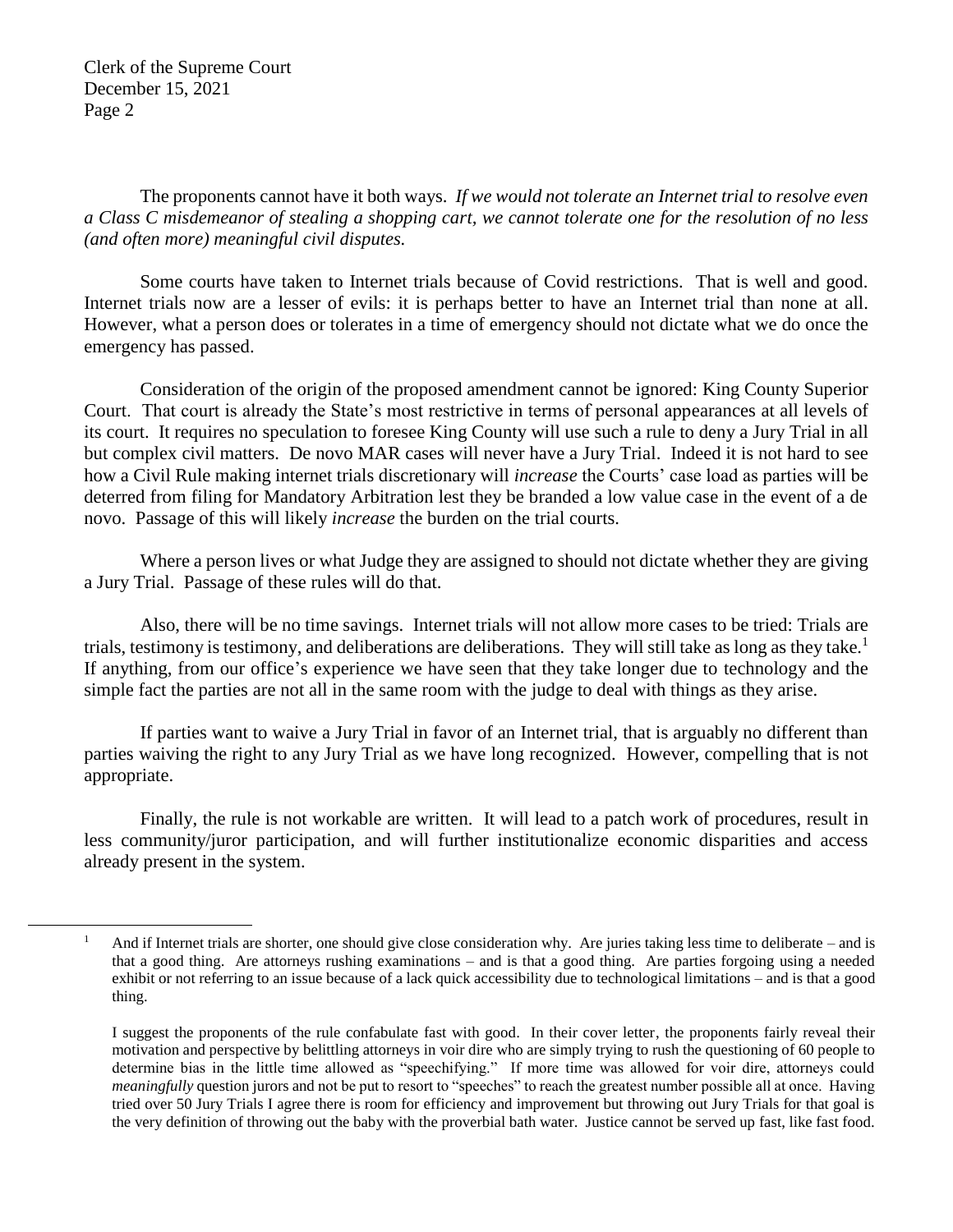$\overline{a}$ 

We should look to leverage technology for efficiency at all levels but that cannot be done at the expense of the very core of what we protect: the Jury Trial itself.

# **1. Internet Proceedings Will Further Disenfranchise Diverse and Disadvantaged Populations And Will Erect A Barrier To Access To Justice**

The lack of technology and connectivity is endemic. A study *by* King County *of* King County, undisputedly the most technological accessible county in the State, found *only half* of families with incomes of \$25,000 a year or less have "adequate" Internet access. Broadband Study, p. 9.<sup>2</sup> (only fiftyfive percent reported having a sufficient high-speed connection, i.e., forty-five percent do not). Of those, they are "significantly more likely to rely on cellular data" for their streaming access. Id. at p. 59-60. In other words, their only access is their little cell phone. Also, they are "significantly less likely to have" a highspeed connection necessary for streaming. Id. Not surprisingly, this is both a lack of technology and an "affordability" issue. Id.

A different King County study found lack of access extends to "households making less than \$75,000 a year."<sup>3</sup> According to King County's own statistics, *that is nearly a 70 percent<sup>4</sup> of King County* that does not have a reliable high-speed connection.<sup>5</sup>

In that regard, it is important to bear in mind those numbers are not where a provider (typically Comcast) *offers* the service. No doubt, high speed internet is 'available' to more than 70 percent of the King County population. *These numbers are specific to who can afford, and actually do, purchase those high-speed services.* That is the real means test to the question presented: we cannot conflate availability (where the services are available for purchase) with actual "access" – who can afford it.

When consideration of other counties is considered, (the proposed rule change is state wide), the problem is much worse. *Close to one-million Washington residents have no Internet access at all at* 

<sup>2</sup> [https://kingcounty.gov/~/media/depts/it/services/cable/202002-Broadband-Access-Study.ashx?la=en,](https://kingcounty.gov/~/media/depts/it/services/cable/202002-Broadband-Access-Study.ashx?la=en) 01/04/2020.

<sup>3</sup> [https://kingcounty.gov/depts/health/covid-19/data/~/media/depts/health/communicable](https://kingcounty.gov/depts/health/covid-19/data/~/media/depts/health/communicable-diseases/documents/C19/impacts-web-access.ashx)[diseases/documents/C19/impacts-web-access.ashx,](https://kingcounty.gov/depts/health/covid-19/data/~/media/depts/health/communicable-diseases/documents/C19/impacts-web-access.ashx) 10/04/2021.

<sup>4</sup> [https://statisticalatlas.com/county/Washington/King-County/Household-Income,](https://statisticalatlas.com/county/Washington/King-County/Household-Income) 10/06/2021, Chart #2, identifying "relative household income percentiles," 68.9 percent of King County makes less than \$78,800 a year (the data is not broken down to \$75,000).

<sup>5</sup> In candor to the Court, the US Census web site pegs that number much higher. However, if time is taken to drill down on the actual questions the Census asked it is clear that number is at best wildly imprecise if not wholly meaningless in this context. To obtain its number, the US Census only asked if "any member of the household accesses the internet... whether or not they pay for the service." In other words, question did *not* ask about access at home, it was as broad to include access at work, school, etc., and most notably the census did not ask whether it was broadband. It simply assumed all access now is broadband. Why the Census would be so imprecise is perhaps best understood by the scope of its task. It is suggested King County's more specific surveys have more weight and the proponents should not be heard to distance themselves from data by their own governmental entity. For evidence of the Census questions asked, see [https://www.census.gov/quickfacts/fact/table/kingcountywashington/INT100219#INT100219,](https://www.census.gov/quickfacts/fact/table/kingcountywashington/INT100219#INT100219) 10/06/2021. To get at those precise questions a person must click on the "*i*" next to that demographic on broadband internet and the actual questions asked are shown.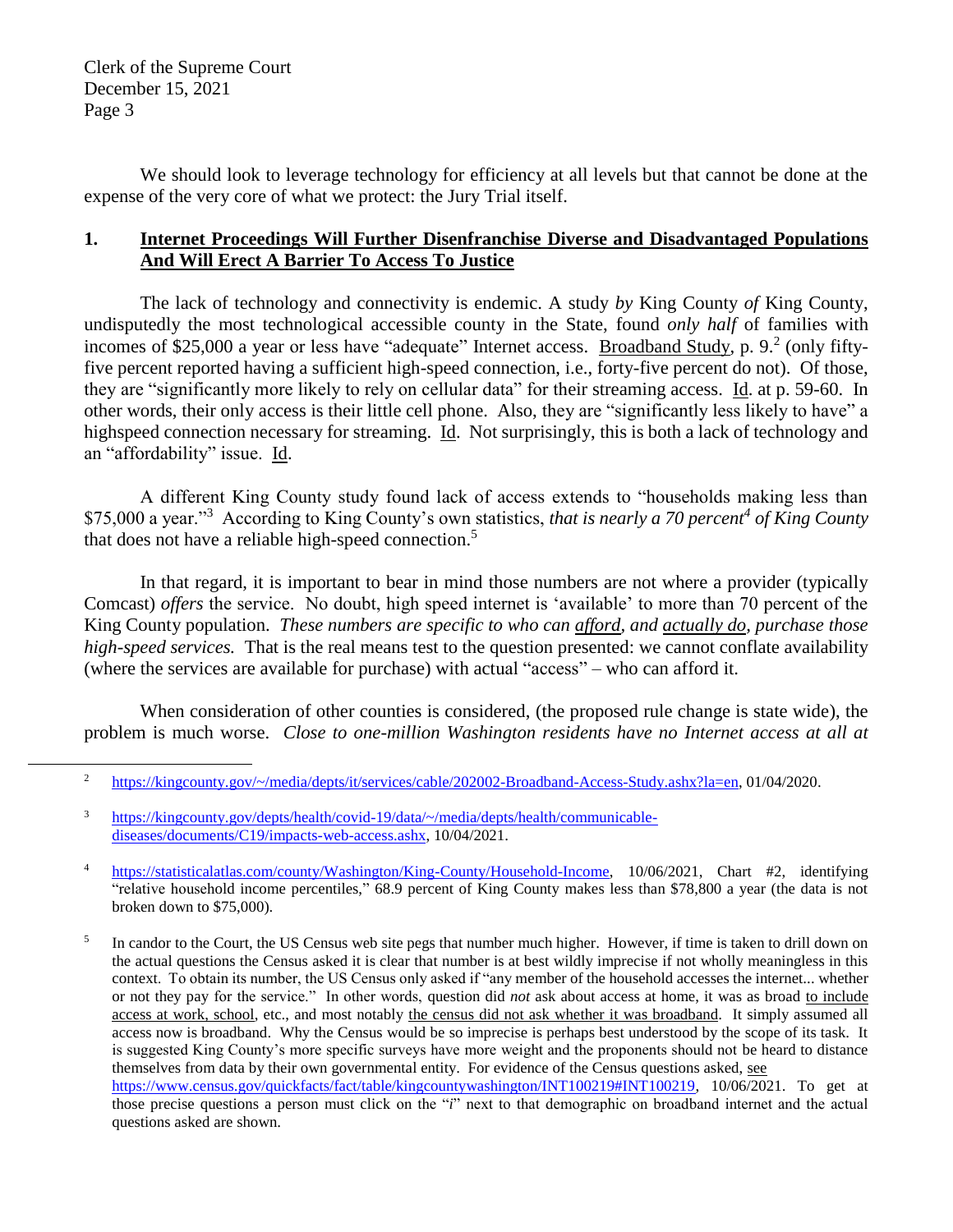home.<sup>6</sup> An additional half a million "rely solely on limited cellphone data plans." Id. Many still rely on old-style, "dial-up" connections Id. In Mason County, fifteen percent of families have no Internet access at home at all. 7

In terms of even bare *availability* of broadband service (e.g., streaming sufficient) across the state: Adams County has only 74-percent, Garfield 75-percent, Klickitat 52-percent, Okanogan 46-percent, Skamania 62-percent, and Whitman 73-percent.<sup>8</sup> In those counties, the 'other half' of those percentage cannot buy broadband service for any price; it simply does not exist. And again, that is only basic *availability*, it is not those who can actually *afford* it due to economic pressures which as the studies above show pushes the numbers of those without it even higher.

However, to bring this focus back to King County as it is the proponent of the rule, even it has problems. A report by the King County Public Health Office assessing on-line learning during Covid found "almost 500,000 people" (or 25 percent of King County)<sup>9</sup> have challenges accessing the Internet and the technology necessary to access on-line meetings, i.e, remote trials. Public Health Report, p.  $2^{10}$ Even for those with access and the money to pay for it, a large proportion of people (often older or of different cultures) simply lack the ability to navigate the technology required. Id.

# *Those technology and Internet barriers disproportionately impact individuals at risk, marginalized, and the diverse***.** Id. at. p. 7.

Relative to their size in the population, a high number of Access Limited and Device Limited are Black and Hispanic, Asians are over-represented among the Digital Skills Limited segment.

Id. at. p. 8. (Digital Skills Limited is the 25 percent referenced above).

Anecdotally, (particularly relevant as the rule proponents rely heavily on anecdotal impression) this court may take judicial notice of the fact it was widely reported by media that over the last year many people reported having to park in their cars outside of fast food restaurants, Starbucks, etc., to access online learning or meetings. Yet, the proposed rule amendment assumes every person over 18 can easily simply dial into a Zoom meeting to participate. Not only does that stand on the shoulders of an unreasonably King County biased perspective, *it founders on the simple fact that it is incorrect.*

 $\overline{a}$ 

<sup>6</sup> [https://crosscut.com/2020/05/pandemic-shows-why-washington-needs-universal-Internet-access,](https://crosscut.com/2020/05/pandemic-shows-why-washington-needs-universal-internet-access) 10/04/2021.

<sup>7</sup> [https://www.king5.com/article/news/education/rural-washington-school-districts-struggle-with-moving-classes-online-due-to](https://www.king5.com/article/news/education/rural-washington-school-districts-struggle-with-moving-classes-online-due-to-lack-of-internet-access/281-a89524d1-75f8-4662-9e3d-e2669ba1b1ed)[lack-of-Internet-access/281-a89524d1-75f8-4662-9e3d-e2669ba1b1ed,](https://www.king5.com/article/news/education/rural-washington-school-districts-struggle-with-moving-classes-online-due-to-lack-of-internet-access/281-a89524d1-75f8-4662-9e3d-e2669ba1b1ed) 10/04/2021.

<sup>8</sup> [https://broadbandnow.com/Washington,](https://broadbandnow.com/Washington) 10/07/2021.

<sup>&</sup>lt;sup>9</sup> The most recent U.S. census pegs King County's population at 2,252,782. The precise percentage based on 500,000 is 22 percent. [https://www.census.gov/quickfacts/kingcountywashington,](https://www.census.gov/quickfacts/kingcountywashington) 10/06/2021

<sup>10</sup> [https://kingcounty.gov/depts/health/covid-19/data/~/media/depts/health/communicable-diseases/documents/C19/impacts-web](https://kingcounty.gov/depts/health/covid-19/data/~/media/depts/health/communicable-diseases/documents/C19/impacts-web-access.ashx)[access.ashx,](https://kingcounty.gov/depts/health/covid-19/data/~/media/depts/health/communicable-diseases/documents/C19/impacts-web-access.ashx) 10/04/2021.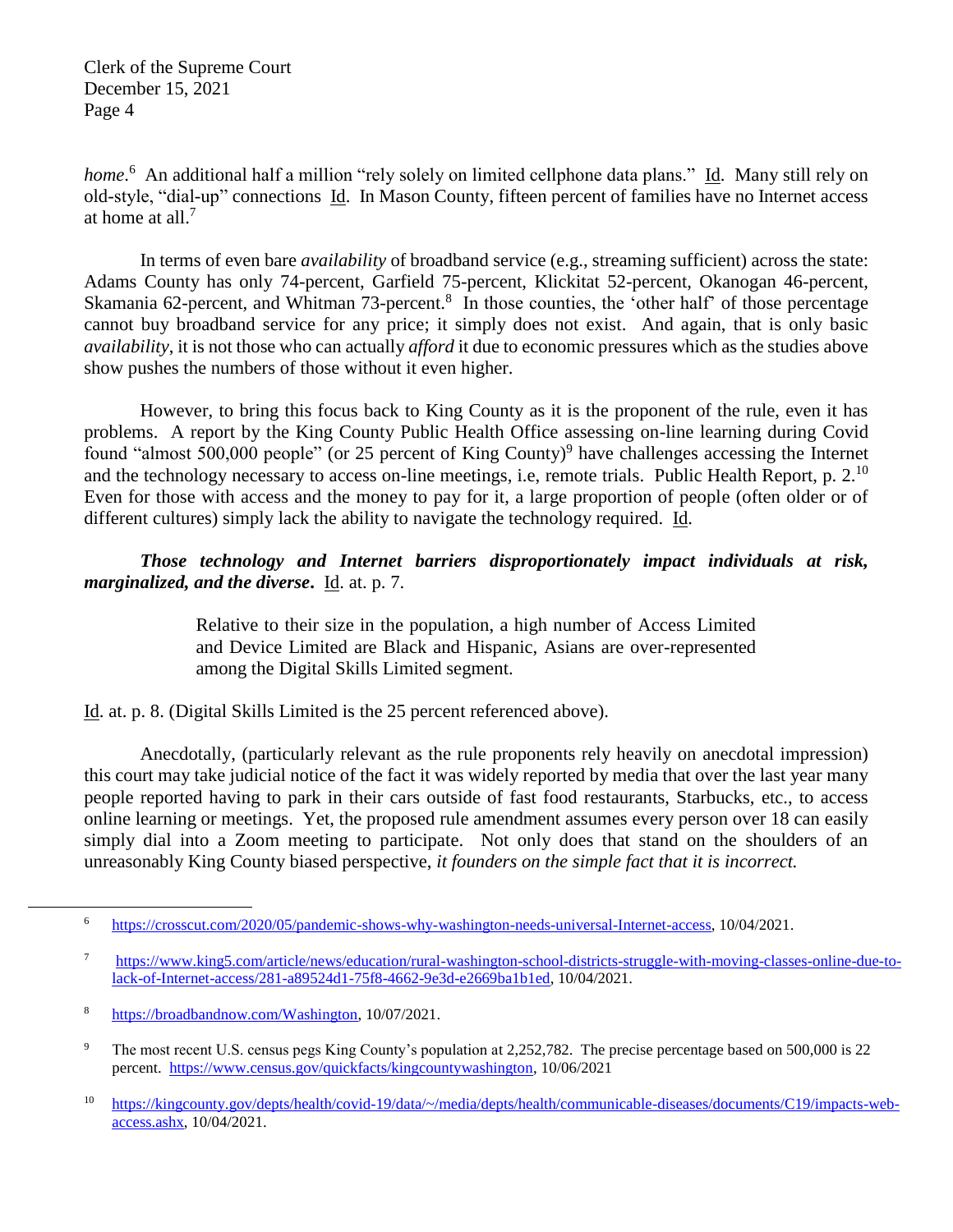$\overline{a}$ 

Despite challenges of some accessing technology, history has shown that for the most part people from all walks of life *are able to drive or get to the court* in some manner and participate. Logically, more people opt to have some type of vehicle or take the bus versus paying \$100 a month<sup>11</sup> for high-speed Internet and a \$1,500 laptop computer.

When a person called to jury duty has a challenge such as childcare or a job, those often have human solutions and despite those challenges we see they are more often than not met. But, no amount of asking a family member to babysit, or a manager for the week off, is going to enable somebody who is marginalized to get high-speed Internet at their home and pay for it when they cannot or a computer and other technology to use it.

The rule proponent suggests that doing virtual voir dire has led to more diverse jury pools. *The rule Proponent says that "anecdotally" it has seen more participation.*

*The rule's proponent should not need to rely on anecdotes when we have – when they have – actual statistics and studies.* 

It would have been a very simple task for the rule's proponent to track the demographics of those who appeared for video voir dire. The proponents' failure to track those demographics even during that time should not be ignored when asking for this great of a change.

In fairness to the rule's proponent, it was not given advance notice of the court shut down and might not have comparison and contrast numbers for diverse populations pre Covid. Assuming it does not. Perhaps it does. That is not known.

However, the rule proponent *does* have records of how many jury notices it sent out before and during Covid. It would have been a very simple thing to compare those numbers to demonstrate whether a *meaningfully* greater number of people are now appearing for their jury summonses. Even if it lacked demographic information for those numbers that would have been something. That it did not do so should not be ignored particularly as King County's own numbers on internet access demonstrate the proponent's justification appears to be without objective basis: imposing a high-speed connection as a barrier to entry is a direct barrier to access to participation that falls even more harshly on disenfranchised communities.

# **5. The Rule Offered Is Inadequate For Achieving Its Stated Purpose**

The rule as drafted is insufficient to achieve its stated goal. Which is not to say that any rule could ever be sufficient as the Internet can *never* be a forced substitute for a Jury Trial. However, even if we were to accept the fiction it is, this rule fails.

<sup>&</sup>lt;sup>11</sup> It is not just the internet charge that is at issue. Comcast, for example, in addition to the internet service price it advertises, also charges a per month fee for *both* the cable modem and the cable box the modem must be plugged into to access its service. Nor does its advertised price include sales tax and other governmental fees tacked on that use internet and cable access as a means to tax for other infrastructure.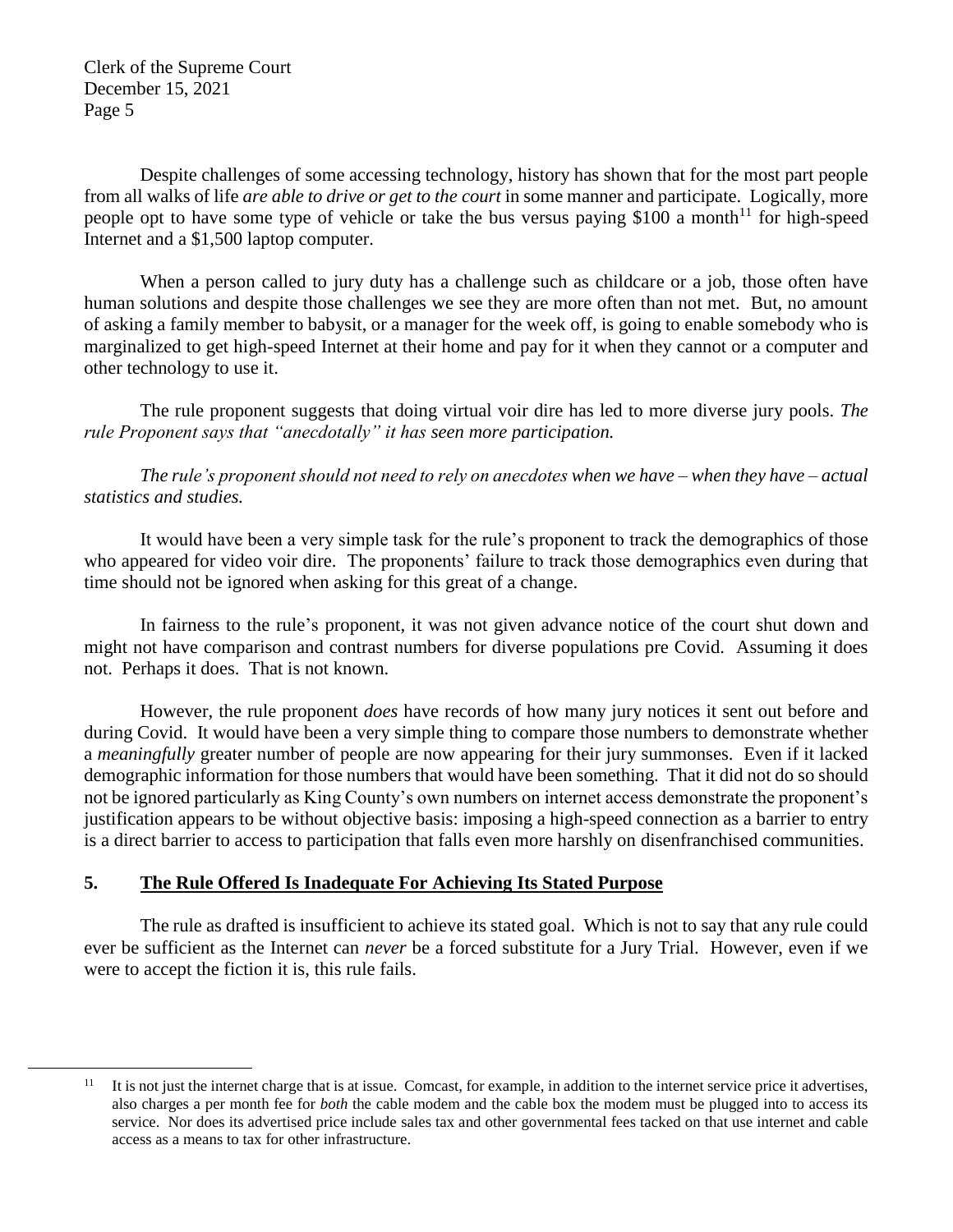$\overline{a}$ 

The rule purports to require "good cause" to impose an Internet trial but does not define what good cause is. Under current case law, "good cause" is somewhat of a moving target and is dependent on the specific subject matter.

Good cause under the proposed rule refers to witnesses and exhibits as considerations. That is no guidance. All cases have witnesses and exhibits. Ostensibly, the proposed rule views cases with fewer exhibits and witnesses as being less worthy of a Jury Trial and under the proposal that would be good cause to deny a Jury Trial in those cases. *Reducing the issue of whether a case is worthy of a Jury Trial based on how many exhibits are used or witnesses called is like evaluating the merit of a brief based on how many pages it has.* And as illustrated below, the issue is not so much the number of witnesses and exhibits, it is how they interact and are used in front of a jury.

Further, what is complicated in terms of anything including a trial is always in the eye of the beholder. While our judges are impartial, it cannot be disputed they are influenced by the experience they take with them to the bench.<sup>12</sup> An attorney taking the bench after a long career of complex litigation might view any case worth less than \$300,000 to be simple regardless of the number of witnesses or exhibits. Indeed, their threshold could be even higher. This is yet another illustration of how the rule can never be consistently applied and thus would land disproportionately on litigants given their circumstance and what judge they draw.

I am not advocating the following, but if we are to deprive litigants of a Jury Trial there ought to be an objective standard: (1) Cases with a value less than \$100,000; (2) where the parties only identify six witnesses between them; (3) where the parties only identify 10 exhibits, etc.. Or, and I loathe saying this, (4) all arbitration de novo cases – at least those the plaintiffs have already stated they are willing to accept less than \$100,000.

If this is a true attempt to ferret out cases the judiciary no longer deems worthy of seeing the inside of a courtroom, *we ought to define precisely what those are and not leave it to the digestion of any one judge.<sup>13</sup>* Otherwise, despite the proposed amendment requiring the trial court to issue an order showing good cause, with an abuse of discretion standard (which is the effect of a "good cause" standard) whether a person actually gets a Jury Trial will be based more on who they are assigned to and what County they are injured in; that is the very definition of an arbitrary standard.

Further, as discussed above, the rule takes no account of the lack of universal and reliable technological access even assuming any amount of technological access would substitute for an in person Jury Trial. Although the rule requires the judge enter an order to ensure a fair presentation, the rule does not say what that is. As my firm has already experienced, that was a juror taking testimony and considering exhibits on a little cell phone while in bed while another was watching You-Tube.

<sup>&</sup>lt;sup>12</sup> Indeed, this Court's own Commission *rightly* observes diversity and minority perspectives of potential judicial officers is an important factor precisely because Judges are influenced by their experience. [http://www.courts.wa.gov/committee/pdf/Diversifying%20the%20Bench%20Guidebook.pdf,](http://www.courts.wa.gov/committee/pdf/Diversifying%20the%20Bench%20Guidebook.pdf) 10/06/2021.

<sup>&</sup>lt;sup>13</sup> Edington v. Fitzmaurice, 29 Ch. D. 459, 483 (CA 1885) ("The state of a man's mind is as much a fact of the state of his digestion.")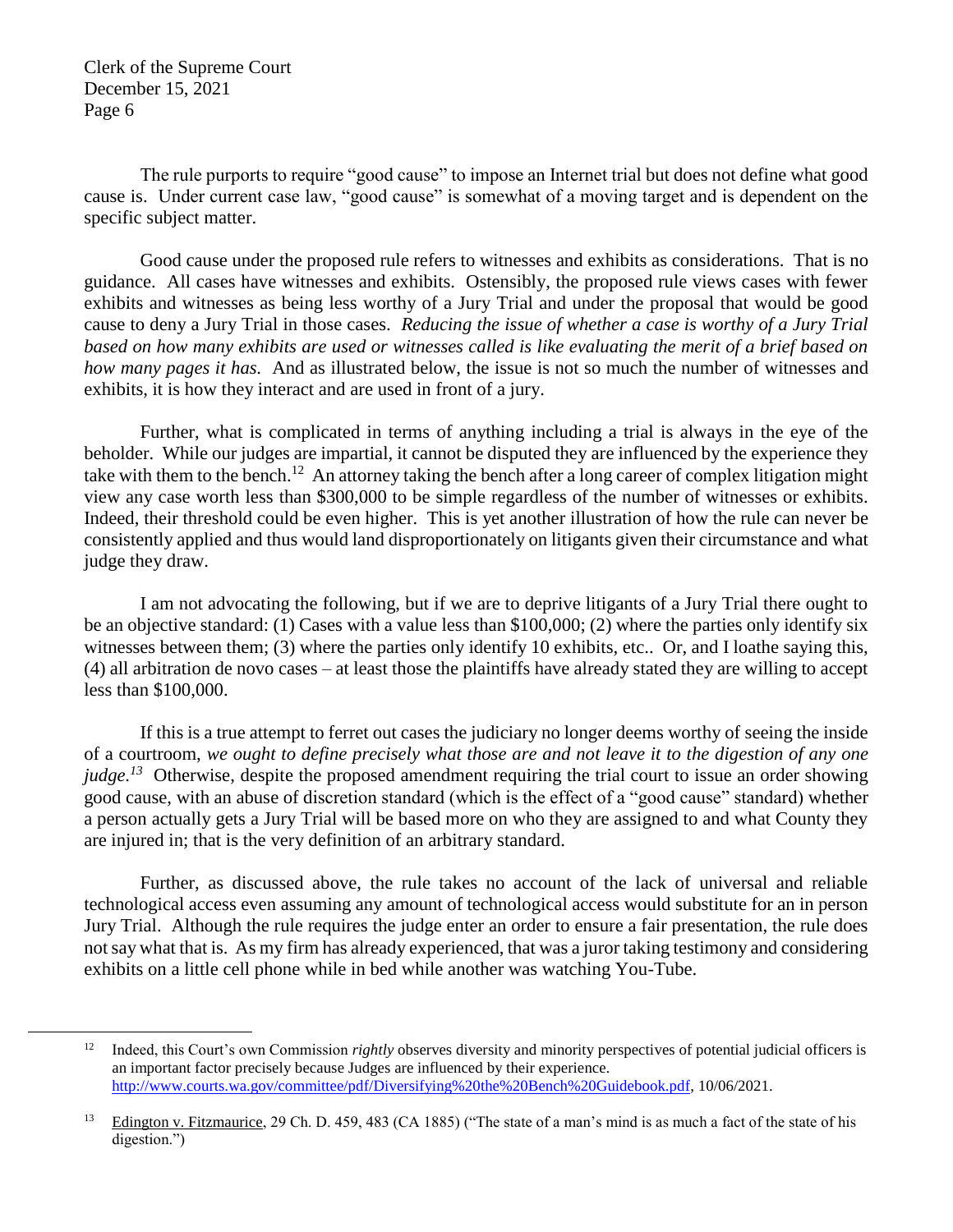Putting that aside, must judges dictate the download speed of jurors' internet connection, how big their computer screen is, where they are viewing the trial, distractions, etc. The rule provides no guidance. What are fair presentation procedures?

How a trial is presented should be reasonably consistent and not contingent on what specific judge a litigant finds themselves in front of. That cannot be minimized or dismissed under the rationalization that every judge has the inherent discretion to determine what constitutes orderly proceedings for their specific court. In a Jury Trial – a real one in a real courtroom – while some minor things vary, for the most part procedure is standardized. Everyone, in every court, in every county, more or less has the same experience. However, under this rule, the procedures and requirements dictated by any one judge under this proposed rule will be determined by that judge's experience. Are they a newer and dare I say younger judge more conversant with technology or are they a more tenured judge who needs help opening their email. I say that not to be derisive but for us to ignore the technology gap is no service.

Related to that, the rule as drafted enforces economic inequities. As to jurors and their participation, those inequities land most harshly on marginalized and diverse communities. As to parties, they land more harshly on injured plaintiffs.

If a judge requires jurors have a sufficient internet speed and sized monitor in order to meaningfully participate, they immediately disqualify vast swaths of the population. And if they do not, they immediately render those litigants' experience insufficient as a juror watching on their cell phone while streaming with a phone carrier is not fully taking in the evidence.

Although economic inequities already exist to some extent in regard to insurance companies and large corporations being more capable of discovery and simply litigating a case, historically once the parties end up before a jury those inequities are more often than not equalized. *In the courtroom, all are equal. Everyone must present the same exhibits and take the stand equally.*

That is untrue under this rule. As illustrated below, large companies are able to put on a Hollywood production. Injured parties, admittedly often in smaller cases and more likely than not finding themselves with solo practitioners, are not going to have the same access and their presentation to the jury may likely suffer. The rule as written codifies and reinforces those as systemic inequities. While this is offered to identify a failing in the rule it also illustrates how no rule denying Jury Trials is proper because no rule can address this.<sup>14</sup>

### **3. A Jury Trial Is Not An Internet Zoom Conference – Internet Trials Favor The Wealthy Over The Less Privileged**

The right of trial by jury shall remain inviolate...

Washington Constitution, Art. 1, Sec. 21.

 $\overline{a}$ 

Personally, I know of at least one firm that has created what is only a little short of a TV studio for Internet trials. Likely that firm sees that simply a cost of doing business. But, that illustrates the point: that firm is an insurance defense firm and has a steady stream of insurance carrier clients and is able to build that overhead into the defense of those cases.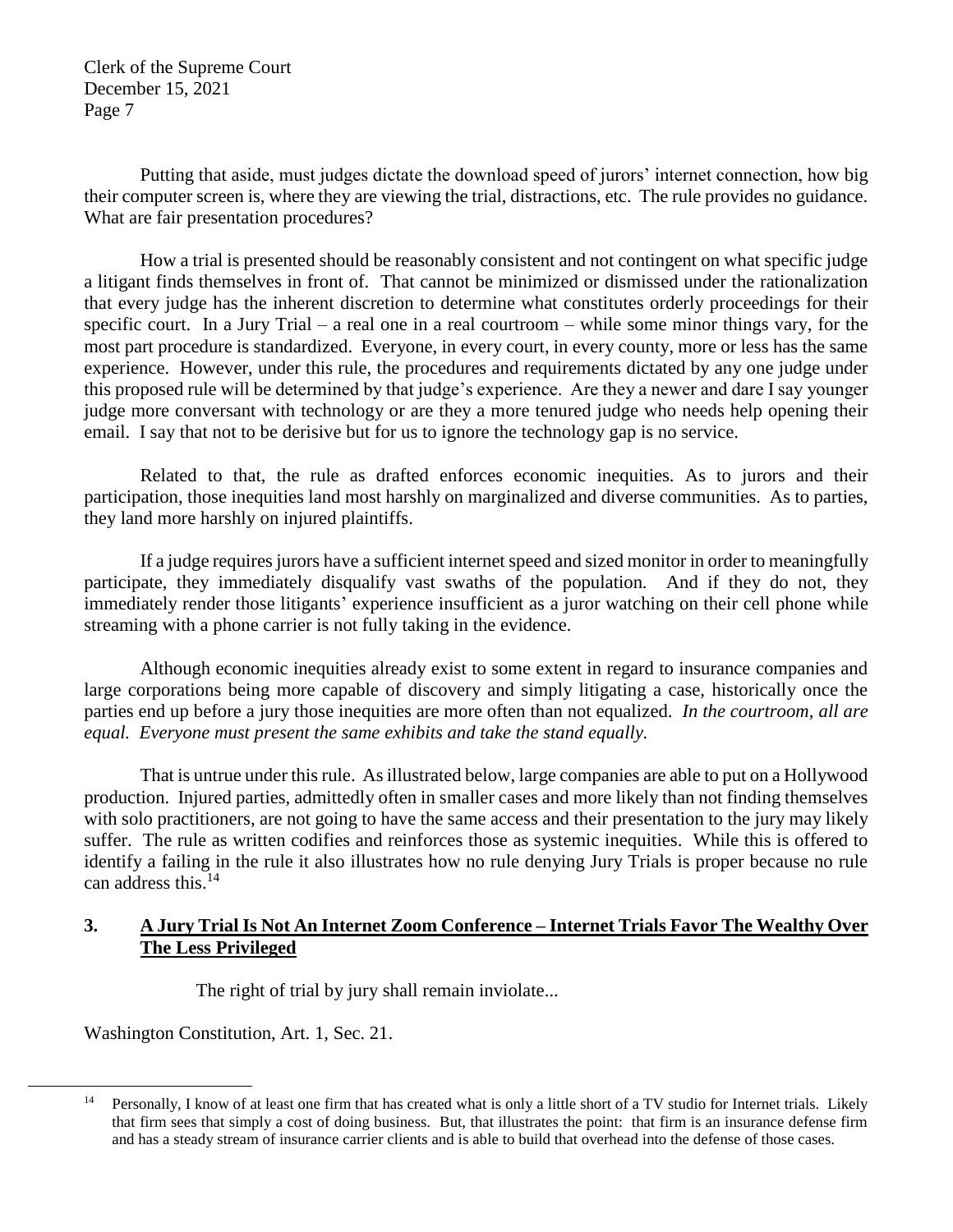It does not require strict construction or a so-called "originalist" perspective to appreciate we cannot divorce what was *intended* by the Constitution protecting a "Jury Trial" when considering what an Internet trial is.

A "Jury Trial" is not defined simply as 12 people deciding a dispute.

A Jury Trial has always been understood to be what we have always understood it to be.

A Jury Trial is 12 people taking a *direct measure* of evidence to reach a just result, focused on nothing else but the trial.

A Jury Trial is the *entire gestalt* of 12 people in the same room as attorneys, the Judge, witness, and exhibits. A Jury Trial is the human interaction of the witness on the stand with an exhibit, subject to cross-examination which at times may be intense; but, as has long been accepted as a truism:

> Cross-examination is the greatest legal engine ever invented for the discovery of the truth.<sup>15</sup>

That "engine" does not run on a distant wi-fi connection, a person participating by a screen of unknown size and exhibits that may be hardly discernable depending on the witnesses' personal piece of technology. Nor does it run on a script. Cross-examination practiced at its highest form is the *immediate* response to the unknown. Being able to quickly pull out and actually use a meaningful exhibit for impeachment or drilling down on one sentence in a 500 page document. All of that is gone by an Internet trial which relies heavily on scripted presentation of exhibits or at the very least their pre-distribution to Judge, Clerk, and opposing counsel: *it effective nullifies impeachment by use of impeachment exhibits.*

Further, in the time of Covid we have focused only on how evidence is presented and have *ignored* how a jury during deliberation reviews exhibits, weighs testimony, and most importantly interacts *together as a jury* when placed into the same room sitting across a jury conference room table. Physically looking at exhibits. Having a human, face to face, give and take. An Internet trial is not that. Attempts to call it that willfully ignore the importance of the direct human interaction with evidence and deliberation. And, that says nothing of the lack of attention during trial as identified above.

More importantly, even if the technology gap is ignored, if an Internet trial was truly a just substitute for a Jury Trial, why limit them to civil matters. Why have the proponents not proposed the same as to criminal trials? The answer is clear: an Internet trial is simply not the same as a Jury Trial and the proponents know suggesting an Internet trial to resolve a criminal matter would not pass even cursory scrutiny.

However, a civil matter is as important to the parties of that trial as a criminal matter is to a criminal defendant. Although a criminal trial may bring Sixth Amendment confrontation right issues to bear, *both* are Constitutionally protected and demand equal consideration. If we would not tolerate Internet trials for

 $\overline{a}$ 

<sup>15</sup> John Wigmore on Evidence, 5 Evidence sec. 1367, at 29.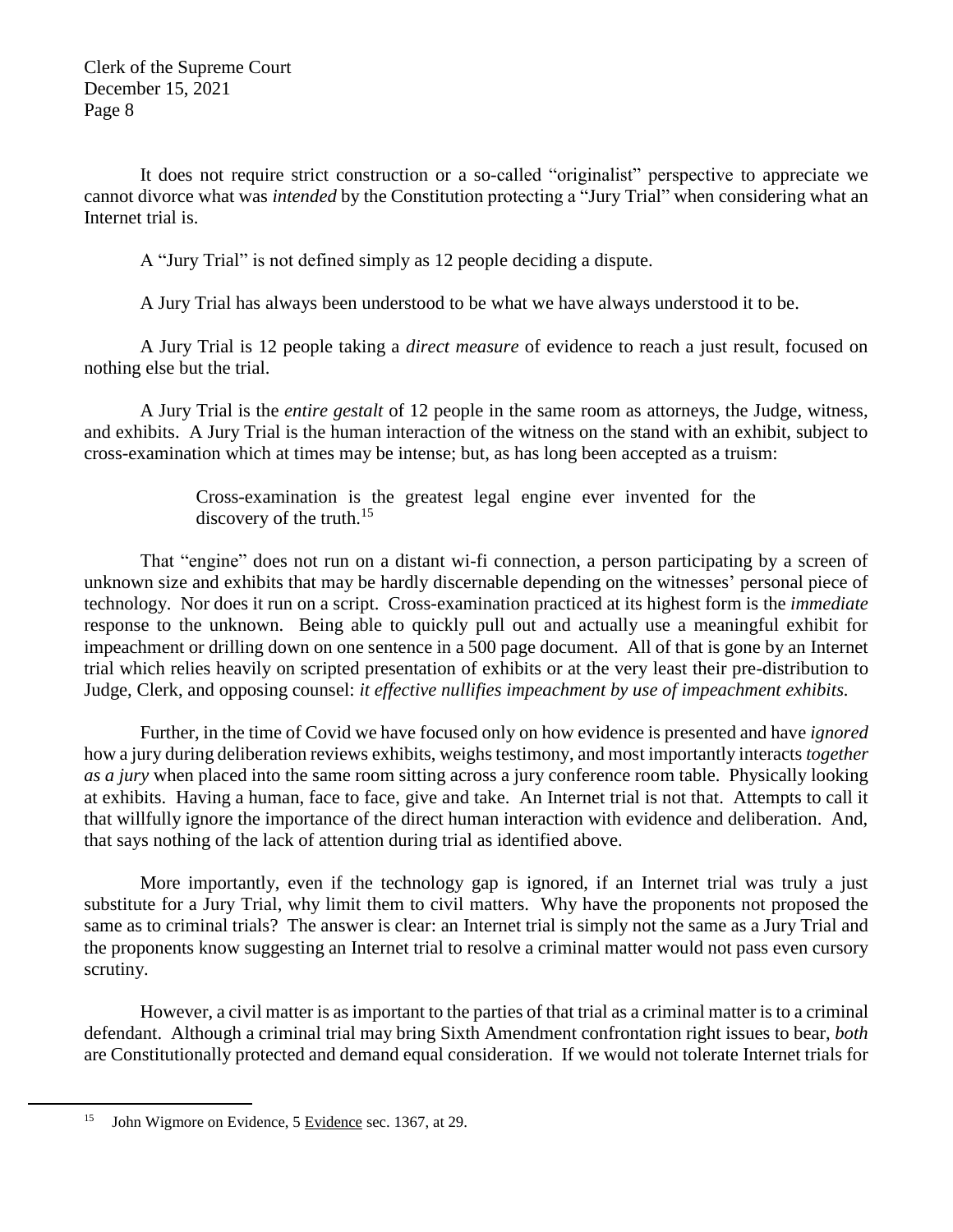criminal matters, we should not tolerate them absent this Covid exigency for civil matters. Plainly, there is no justification for handling civil matters with less regard than criminal matters.

As noted above, our firm tried an Internet trial while this was prepared, for a Snohomish County matter. Below are pictures. Attorney in one room. Client in a different room - required for a variety of technical and rule reasons. Judge, opposing counsel, and jurors all apart. There is no interaction. No ability for a client to assist their attorney. *This is not a Jury Trial***.**



In this case our client's potential liability is insured by its carrier. *We had a blank check from the insurance company to put the defense trial on*. We hired an audiovisual company who, smartly seizing on this Covid moment, specializes in setting these mechanisms up for law firms. We had no less than six different computer monitors, stage lights, very expensive unidirectional microphones, at some point a dedicated person who did nothing but click a mouse to be sure exhibits were at the ready, etc.

Contrast that with an injured plaintiff on the other side. What will their presentation be: a \$50 integrated camera/ microphone from Amazon propped up on some books on their attorney's desk? What will be missed in the plaintiff's presentation. How will the jury consider the lack of flow and persuasiveness over that form of presentation and what impact will it have on their award; negatively, obviously. We know for a fact juries consider those issues.

Or, perhaps the plaintiff's attorney does write some checks to have the type of show we put on as shown above. *That money comes from the injured plaintiff as part of the costs to put on the case*. The client is responsible for those costs and it will diminish their recovery. This proposal takes money directly out of the pockets of injured people so they can equally compete.

I respectfully suggest the proponents of this rule failed to account for what is required to put on an Internet trial. Judges have the technology laid out before them and staff already paid by the County to assist. That is not how it works in law firms.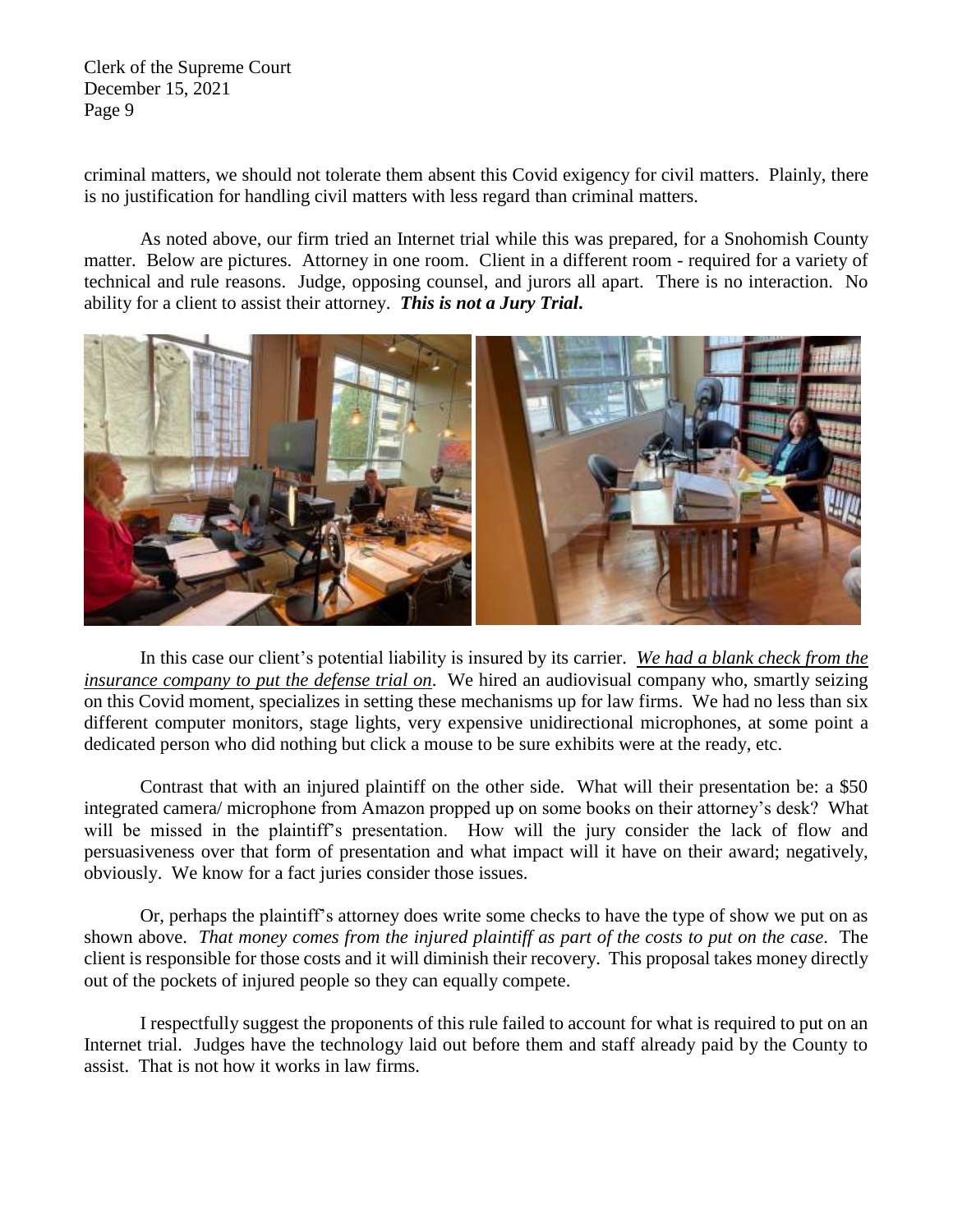However, even with the best of technology on both sides (which does not exist) Jury Trials are critically and uniquely human experiences. The core of trials is lost over video. There is no ability to immediately react to a response nor appreciate the inherent humanity of those involved.

As an anecdote, I have conducted at least one mandatory arbitration by Zoom. I sat at my conference table with my young client obviously struggling to explain the trauma of their injury. The pain on their face across my desk was moving; it nearly moved me to tears.

Then I turned my head 90 degrees to look at my commuter monitor to see what the arbitrator was seeing. All I saw was a face. There was no emotion. *There was no humanity.* My client was robbed of his ability to provide the evidence of the emotion of his harm.

Internet trials inherently and disproportionately favor defendants and insurance companies. The emotion of pain and anguish is what drives damage awards. When you take that critical factor out as Internet video testimony does, you inherently drive down awards to the benefit of defendants and the greater injury of injured plaintiffs.

In the end, I suggest there is no greater truth determining mechanism than 12 people sitting in a jury box and then going in a conference room to deliberate face-to-face. As an attorney approaching 30 years in practice with in excess of 50 Jury Trials, I have lost count of how many times jurors told me how they thought something I completely missed or I was unaware of was critical to them but that they picked up on watching a witness. Whether that was observing a witness on the stand (either in pain or not), noticing how the witness reacted to a given exhibit, or even how the trial flowed itself are all things jurors in a courtroom see, experience, and consider.

Yet in an Internet trial, all jurors see are faces reducing our jury process to a game of Hollywood Squares. I say that not to diminish the trials that are going on currently. As stated above, we are in an emergency situation and some accommodations must be made. And, going forward if parties agree to waive a true Jury Trial then fine; they are already able to do that. However, the notion we will not merely continue those restrictions absent that emergency but would vest in trial judges the ability to unilaterally impose them when no emergency exists should be rejected out of hand.

#### **4. The proposed rule will lead to unjust results.**

Coming to court, walking through those hallowed halls and taking a seat followed by a person raising their right hand to swear under oath and the penalty of perjury means something. We have always accepted that. While voir dire is not testimony in the classic sense, potential jurors are required to take an oath and tell the truth. They are in every sense giving their own testimony. I suggest it is a fiction indeed to expect the same level of truth telling from somebody who is answering questions over their cell phone.

We make proper accommodations in a courtroom because we have control over that. Listening and sight impaired individuals are properly accommodated and can admirably serve as jurors. Of course, they have long navigated those challenges and know how to adjust. However, that we properly make those adjustments for a few jurors provides no support for the type of distractions that take place by jurors participating off-site while the distractions of the world and limitations of technology impede them.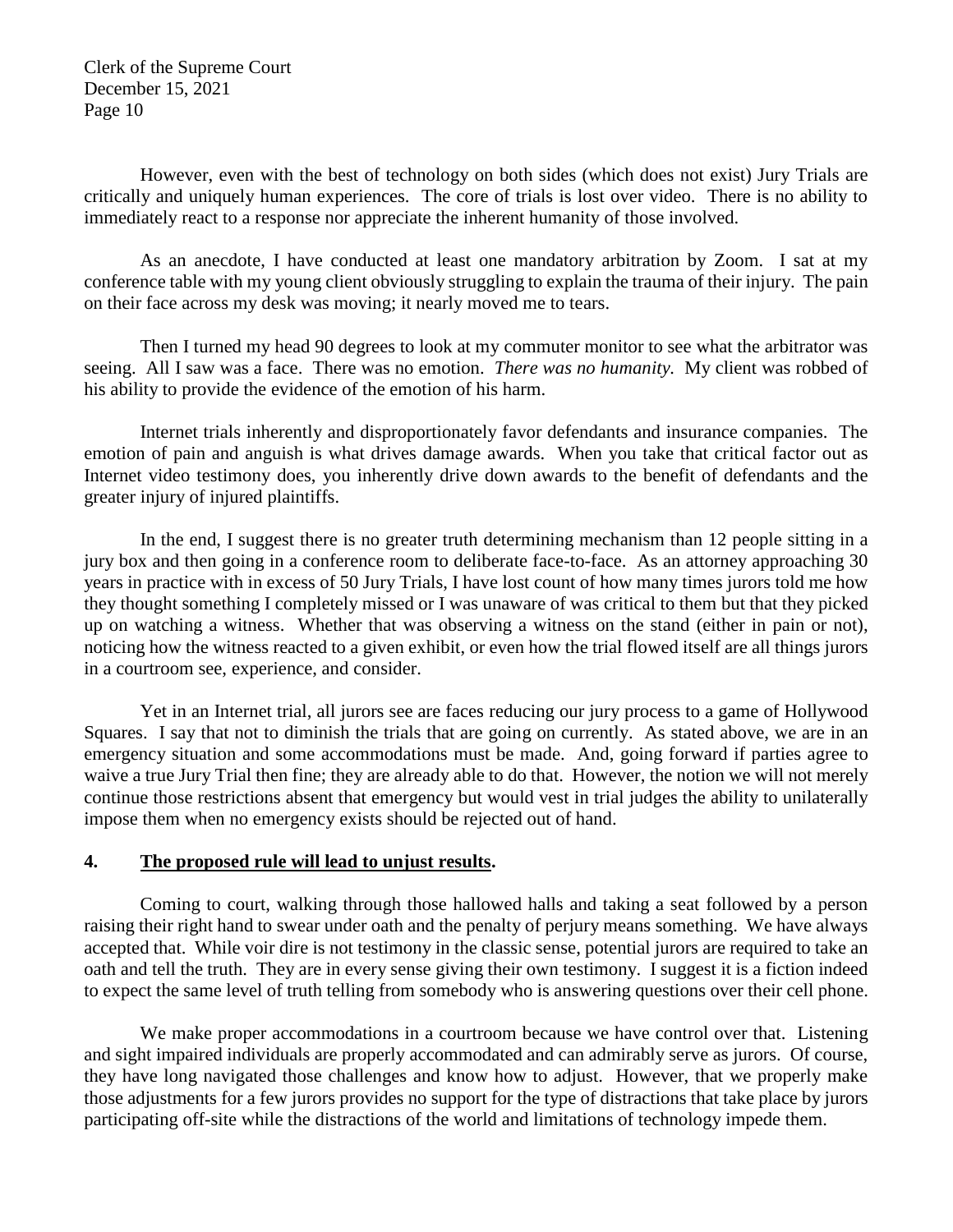The proponents of the rule may protest distractions are limited and jurors have not missed anything important. I ask: how would they know. If a juror missed something because their Internet connection dropped for a moment, or were distracted by their cell phone in a car or any manner of things, how would we ever know. We will not.

### **5. This Court Should Consider How The Rule Will Be Used Over Time In The Backdrop Of The Rule Proponent's Already Present Limitations Of In-Person Appearances**

The motivation of a rule proponent should be irrelevant. A proposed rule is either a benefit or it is not; the motivation for it being proposed perhaps should not matter. However, it is suggested sometimes considering the motivation behind a proposal is important as it illustrates *how the rule may be used.* 

King County Superior Court is not the only county doing Internet trials in this emergency time yet it is the only one suggesting making them permanent.

King County has long prohibited physical appearances on motions other than summary judgment. Even as to that, it is at times almost impossible to get one on a King County calendar. What should be a simple motion to note on 28 days' notice requires asking permission first and hoping a judge will allow you access to their court. Cutting down the number of summary judgment motions may not have been an overt goal of requiring litigants to pre-schedule them but it undoubtably had that direct impact.

It is all but impossible to present a simple order ex parte in King County without first navigating all manner of procedural barriers. In essentially every other court, a litigant could go to a Commissioner docket or even their assigned judge on a motion day with an order. That is another important, even if small, cog in the overall wheel of the court system. That is either completely foreclosed in King County or made so difficult to do as to be impossible.

This lack of personal access is a meaningful aspect of access to justice and has already been considered in great detail by the WSBA.

Several years ago the WSBA engaged in what was itself a several year process geared toward proposing Civil Rule amendments to reduce the cost of civil litigation. One of the proposals was to recommend statewide that *all* motions be heard only on the briefs except summary judgment motions. That was soundly rejected for exactly the reasons described above: *personal appearances matter.* Personal access in the courtroom is critical to justice.

I have had complex trials in King County where I could not begin to cut into bias in the panel on voir dire and my judge, impatient to get their calendar going which is *fully understandable*, did not budge a single minute to allow more time for questioning. In one case, an incredibly complex wrongful death/medical malpractice case, I was given no more time in voir dire than if the case was an admitted, rear end fender bender.

Now, King County wants to dispense with yet another critical aspect of the court system: an inperson, Jury Trial including voir dire. Or said accurately: A Jury Trial. The heart of our system of justice.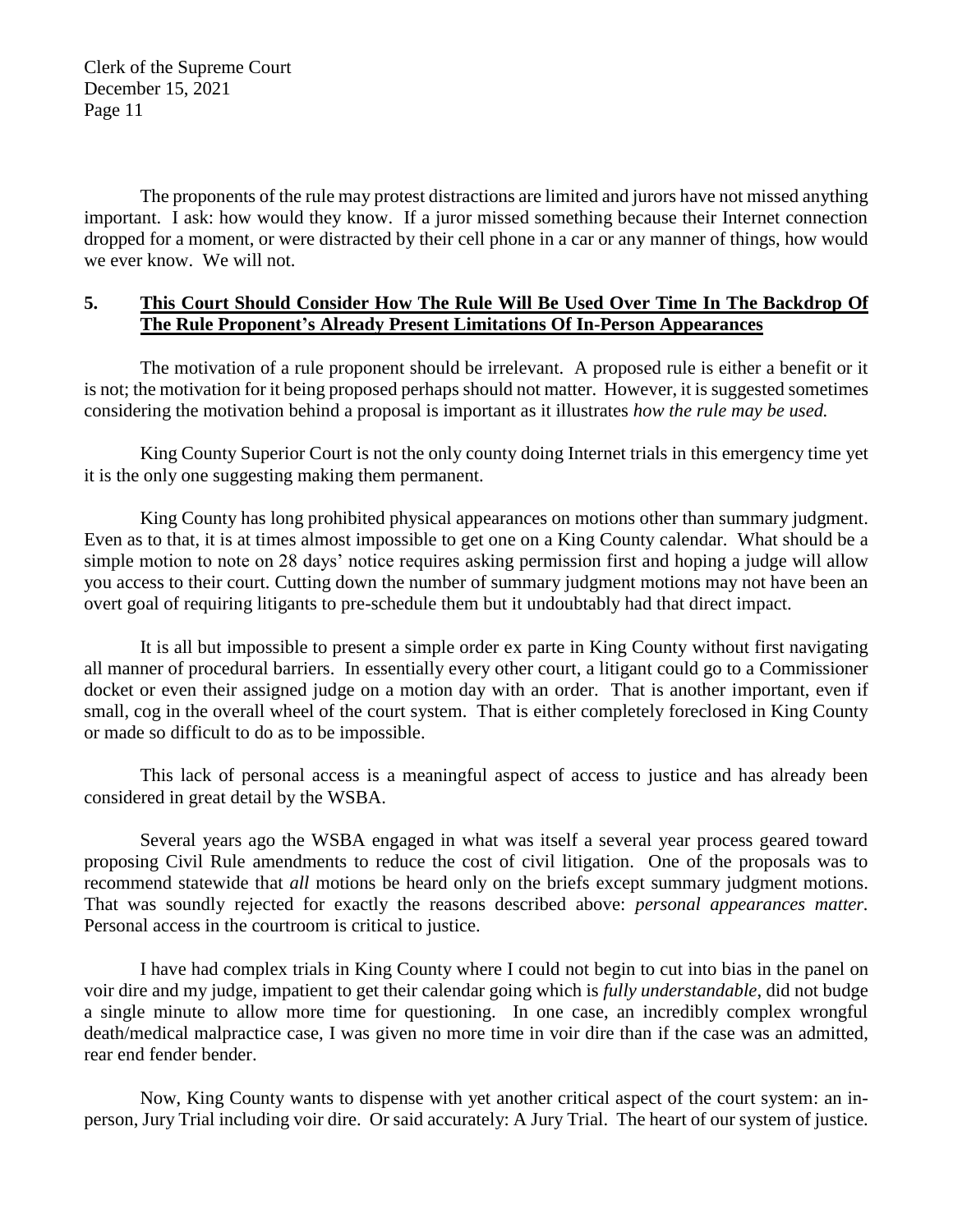Although the term slippery slope is often overused, it is well put here.

And to bring this full circle, while perhaps a proponent's motivation in proposing a rule should not matter, in this case it cannot be ignored.

Here, the proponent's statement supporting the proposal provides insight how such a rule would be used by them: to its highest degree to reduce Jury Trials to the greatest extent possible. One need look no further than how they characterized attorneys conducting voir dire in person. They went as far as belittling attorneys' efforts as simply "speechifying" when done in person, expressing their perception that Internet voir dire has cut down on that.

Attorneys do not speechify in voir dire – not too much. What they are trying to do is somehow have a meaningful discussion with over 60 people in only a little more than an hour to explore and learn personal past experiences that might make them unfair jurors for a particular case.

Perhaps a juror loathes and despises all insurance companies because they feel they were taken advantage of by an insurance company and want to punish all civil defendants knowing it is really the insurance company's money – or so they thing. Perhaps another does not believe in suing others and no one should receive anything. Perhaps another had the exact same injury and could not help but consider themselves in the plaintiff's position.

Anyone who has tried enough cases has heard all of those statements in voir dire. Yet, attorneys are expected to discover and explore all of that, with the full panel, in about an hour. At times that indeed requires moving fast and perhaps exercising more of what we used to call the "Phil Donahue" method than strictly asking questions. Attorneys would like to *not* make speeches in voir dire. What they would like to have is a meaningful opportunity to actually conduct voir dire. When I have asked, I have never been granted that time. So, we do what we can with the little time we have.

But, the proponents call attorneys doing what they can, in the little time they have, as "speechifying" they want to cut down on.

I suggest nothing more need be said. I accept the good faith of the proponents; both in their motivations for these proposals and the reasons they give for them. However, I respectfully submit that *in practice*, these proposals if adopted will be used to push every trial possible to the internet. King County has demonstrated that proclivity with its motion docket. Does this court believe trials will be any different when the proponents already stated as to voir dire, even without realizing it, that perspective.

#### **6. Conclusion**

Out of adversity comes invention. I do not speak against that here.

However, what a person does and deems acceptable when their house is burning down is not what they do or deem acceptable when the house is not burning down.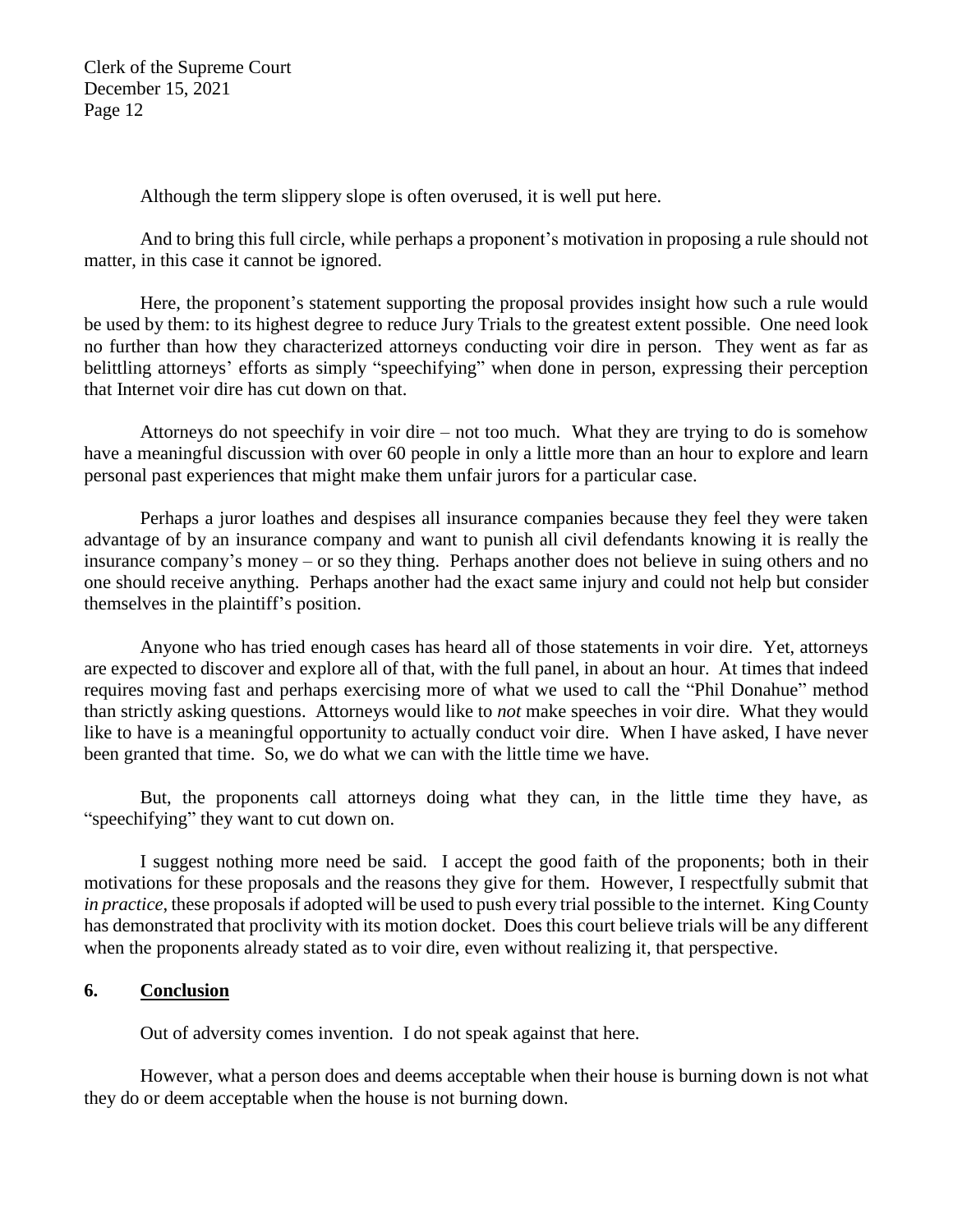$\overline{a}$ 

That we as a judiciary and bar have done the best we could to deal with Covid to have some trials as opposed to the greater evil of none, and that we have tolerated the diminishment of a true Jury Trial because *something* was better than *nothing*, does not in any way point the direction forward when this emergency has passed.

No doubt the last year and half has led to realizations of how the courts may leverage technology for the betterment of litigants and society in general. I am a strong proponent of amendments to the civil rules on discovery and other matters where we can use technology to be more efficient.<sup>16</sup>

However, *simply because something is easier does not make it better*. I have no doubt but that allowing a potential jury panel member to participate in voir dire on their two-inch cell phone screen is easier – for the court and for them.

And, given the restrictions of videoconferences a judge might well be able to better control more loquacious attorneys. But is that justice? Does that lead to more just results? I say: no, it does not.

The rule proponent is focused on the belief that electronic appearances allow for greater participation. As noted above, given the proponent has actual objective numbers it could have offered and did not, to say nothing of the fact King County's own studies show the opposite, I suggest that argument is without weight and should be rejected.

However, let us assume for the moment it is true. Let us assume more people in terms of numbers appear for voir dire: does answering questions on a two-inch cell phone screen lead to a more just result. *Is simply showing up what our goal is?* Are they taking the process as seriously as opposed to standing up, raising their right hand, and being seated in a courtroom?

I say to you: no. I say to you: that is impossible. I say that any person who suggests that a potential juror answering questions waiting to go to work, waiting to go out on an errand, or whatever it is that their little cell phone voir dire questioning is interrupting, is in no way giving their full attention or full self to the process as someone in a courtroom. And that says nothing of when that is transferred to trial.

The answer to logistic hurdles to administering justice is not to lower the bar for justice; it is to fix the logistic hurdles. Lowering the bar for justice in picking a jury or having a Jury Trial is not a solution. It does more harm than good. While this court should unreservedly embrace technology and learn from the last year and a half to improve our system with technology, *it should also be careful and judicious to identify that some shortcuts are indeed only and exactly that: shortcuts.* Justice is not easy. It takes work; not only by the Courts, but also attorneys, parties, and society at large.

<sup>&</sup>lt;sup>16</sup> This year the President of the WSBA asked me to chair a WSBA task force to explore and recommend additional proposed Civil Rules amendments to do exactly that. However, before commencing work we appreciated this Supreme Court was already undertaking the same task and rather than take duplicative time of the same stakeholders I recommended to the WSBA that we yield to this Court's work. The notion I am against technology or changing the Civil Rules to leverage that would not be well taken. We should continue the option of Internet hearings. And, there are likely a great many proceedings that are better done over the Internet. Those should be embraced. However, not the sacrosanct process of a Jury Trial.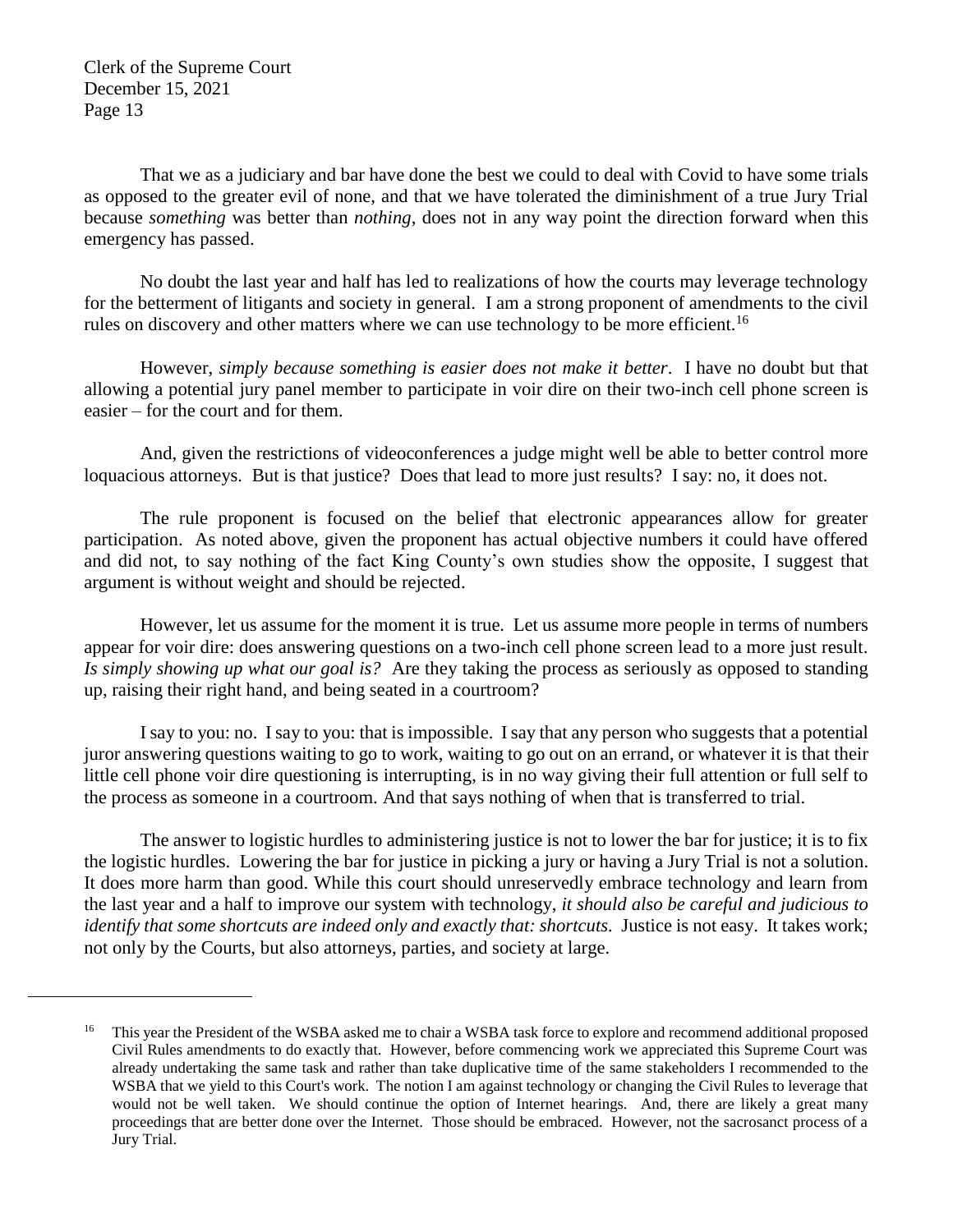No one wants to inconvenience 60 people, 46 of which will be turned away not being selected on a jury, to drive down to the King County Courthouse for no reason. But, *they are not driving down to the King County Courthouse for no reason. Their mere physical presence fulfills a purpose.* And while that is an inconvenience, it is the price we all pay for the privilege and right to live in a society governed by laws and not people, and a process of justice which although not perfect is the best in the world.

I urge that you reject the proposed amendments. Not only are they not tenable, they lack sufficient demonstrated factual support and will have a ripple effects far beyond those even imaginable at this time. They are overly King County centric and do not address the disproportionate impact compelled Internet trials will have on a marginalized members of society who will be unable to breach the walls of highspeed internet, sufficient computer equipment, and sufficient technical knowledge to participate *meaningfully*.

> Sincerely, Ly

Dan'L W. Bridges

C:\ASUS\Documents\Comment GR 9 - Jury Selection By Computer Final.docx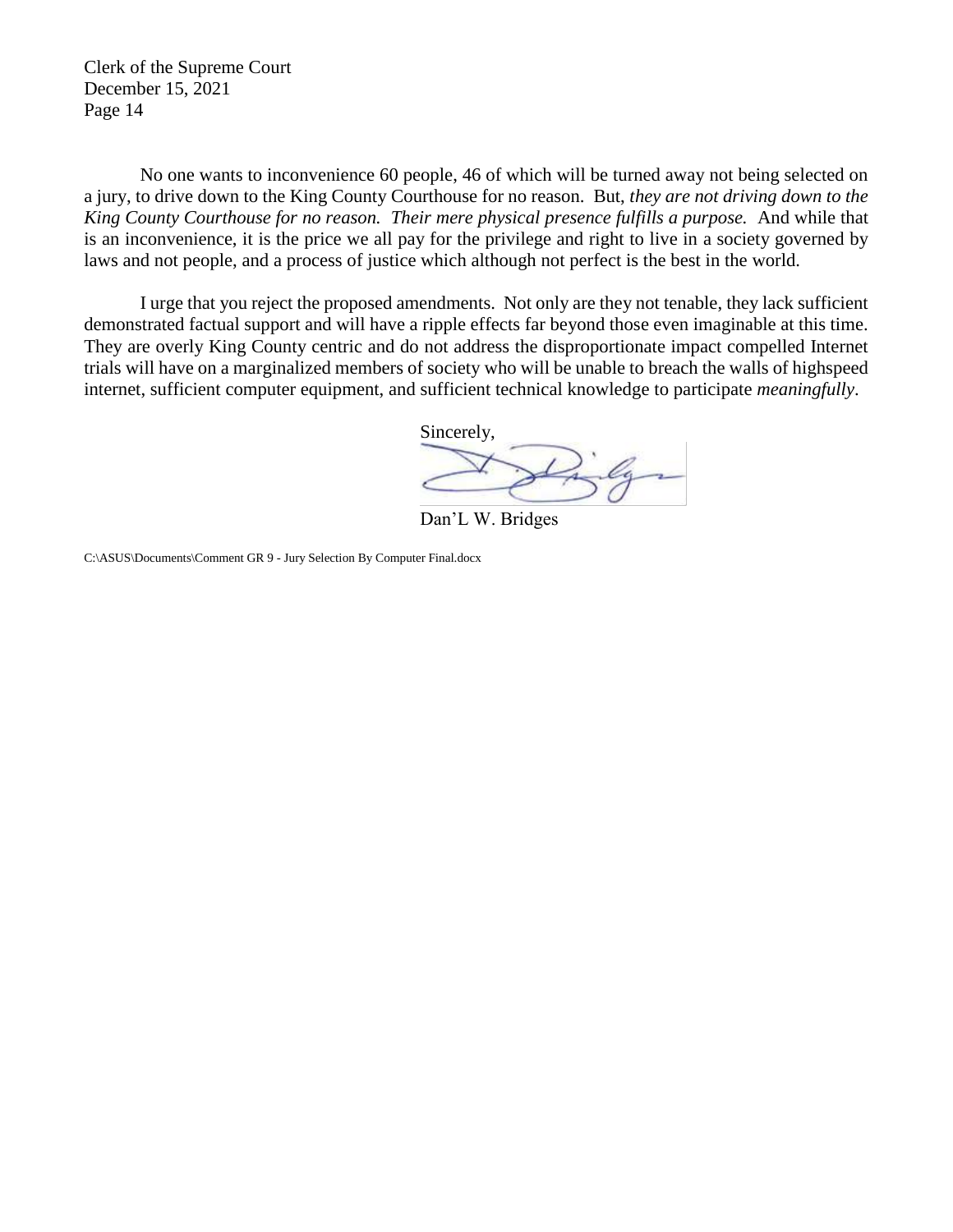| From:        | OFFICE RECEPTIONIST, CLERK                          |
|--------------|-----------------------------------------------------|
| To:          | Linford, Tera                                       |
| Subject:     | FW: Rule Making Comment                             |
| Date:        | Friday, December 17, 2021 12:42:29 PM               |
| Attachments: | Comment GR 9 - Jury Selection By Computer Final.pdf |

**From:** Dan Bridges [mailto:dan@mcbdlaw.com] **Sent:** Friday, December 17, 2021 12:37 PM **To:** OFFICE RECEPTIONIST, CLERK <SUPREME@COURTS.WA.GOV> **Subject:** Rule Making Comment

**External Email Warning!** This email has originated from outside of the Washington State Courts Network. Do not click links or open attachments unless you recognize the sender, are expecting the email, and know the content is safe. If a link sends you to a website where you are asked to validate using your Account and Password, **DO NOT DO SO!** Instead, report the incident.

Hello:

I am offering this as a combined comment on the proposed amendments to both CR 39 and GR 41.

These are signed by me and are my comments. They are not a comment from my firm – albeit we all agree. But for publication, these should be attributed to Dan Bridges

Thank you, Dan

Dan'L W. Bridges 3131 Western Avenue Suite #410 Seattle WA. 98121 Phone: 425-462-4000 Fax: 425-637-9638



PLEASE NOTE: I DO NOT SPELL CHECK EMAILS OR CHECK FOR GRAMMAR, AND I MAY BE REPLYING FROM A HANDHELD DEVICE USING DICTATION. THERE MAY BE 'SOUND-ALIKE' ERRORS OR OTHER ISSUES IN EMAILS. PLEASE BEAR THAT IN MIND WHILE READING.

NOTICE: The information contained in this message and any attachments may be privileged and confidential and protected from disclosure. If the reader of this message is not the intended recipient, or an employee or agent responsible for delivering this message to the intended recipient, you